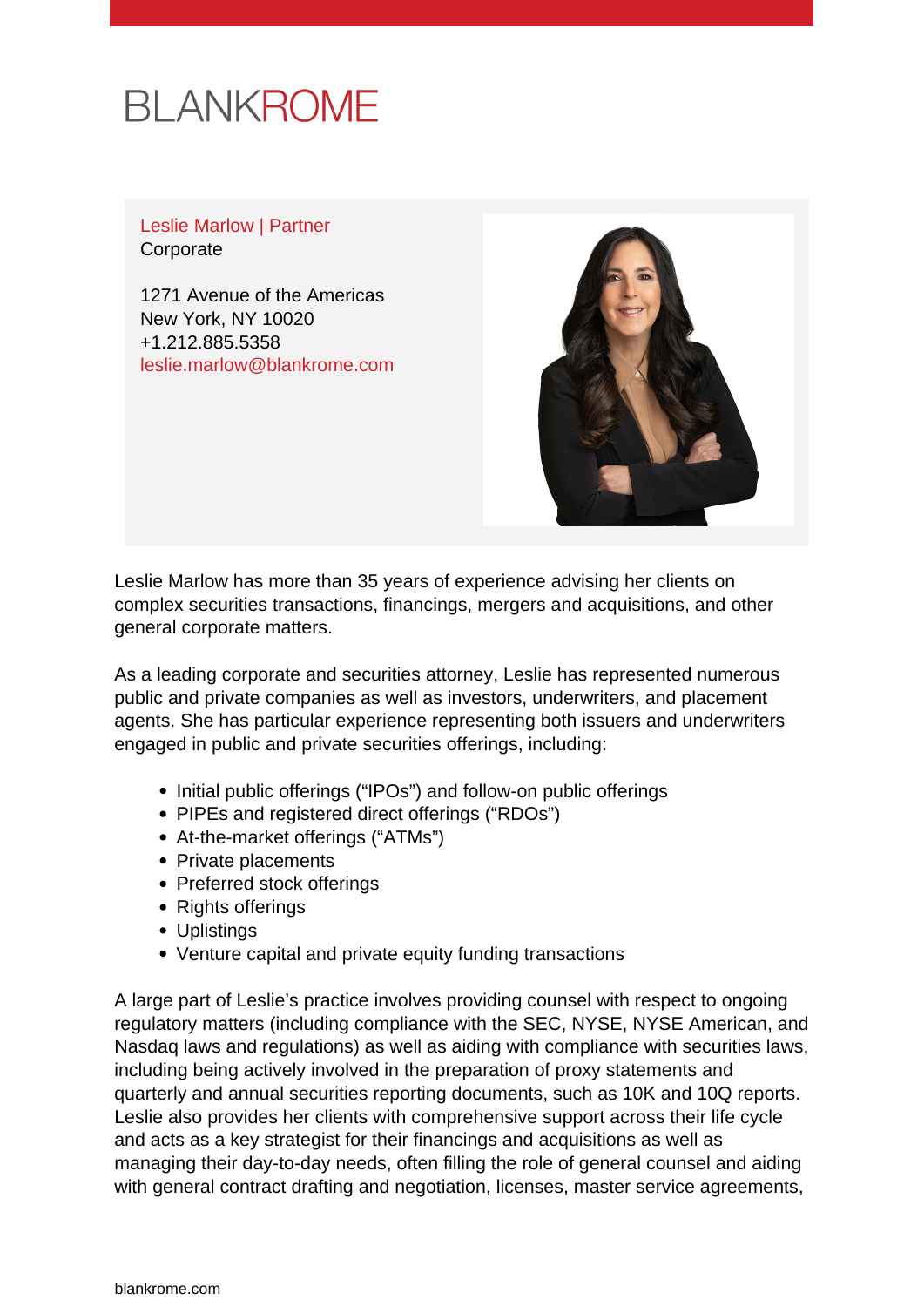and board meetings. In the mergers and acquisitions area, Leslie has represented both buyers and sellers of businesses in a variety of industries.

## **Select Engagements**

- Counsel to a Nasdaq-listed developer of oncology product candidates, involving:
	- \$21 million registered direct offering
	- \$10 million PIPE
	- \$60 million ATM
- Counsel to a NYSE American-listed company, with \$70 million raised off its ATM offering.
- Counsel to a Nasdaq-listed developer of oncology product candidates, with more than \$100 million raised off its ATM.
- Counsel on IPOs of life sciences companies and companies engaged in boat manufacturing.
- Counsel on follow-on public offerings, ATMs, equity lines, and registered direct offerings for companies engaged in life sciences, gaming, technology, direct selling, coffee manufacturing, residential and commercial construction, clothing design, and real estate, in connection with their respective securities offerings.
- Counsel to a private issuer engaged in the life sciences industry in a \$20 million Series A Preferred Stock round and a \$125 million Series B Preferred Stock round.
- Counsel to a private manufacturer of energy drinks in a \$16 million Convertible Note Purchase financing.
- Counsel to a private company in the gene therapy field, in connection with a \$21 million Series A financing round.
- Counsel to underwriters, placement agents, dealer managers, and agents, in connection with numerous IPOs, follow-on offerings, including common stock and preferred stock offerings, ATMs, and registered direct offerings.
- Counsel to Nasdaq company acquisition of a company with commercial stage drug products.
- Counsel to NYSE-American company acquisition of a company engaged in research and development with upfront payments and CVRs valued at approximately \$70 million.
- Counsel to licensors, licensees, and sublicensees on licensing and sublicensing transactions.
- Counsel on uplistings of OTC companies.
- Counsel to REIT on a \$37 million rights offering.
- Counsel to a \$20 million private sale of a company involved in the trucking business.
- Counsel to various micro-cap and mid-cap Nasdaq- and NYSE-listed companies in connection with securities law and general corporate and corporate governance matters, including the preparation of registration statements, annual reports, quarterly reports, current reports on Form 8-K, proxy statements, annual meetings, and Section 16 filings. Also report compliance under the Exchange Act and Nasdaq and NYSE listing